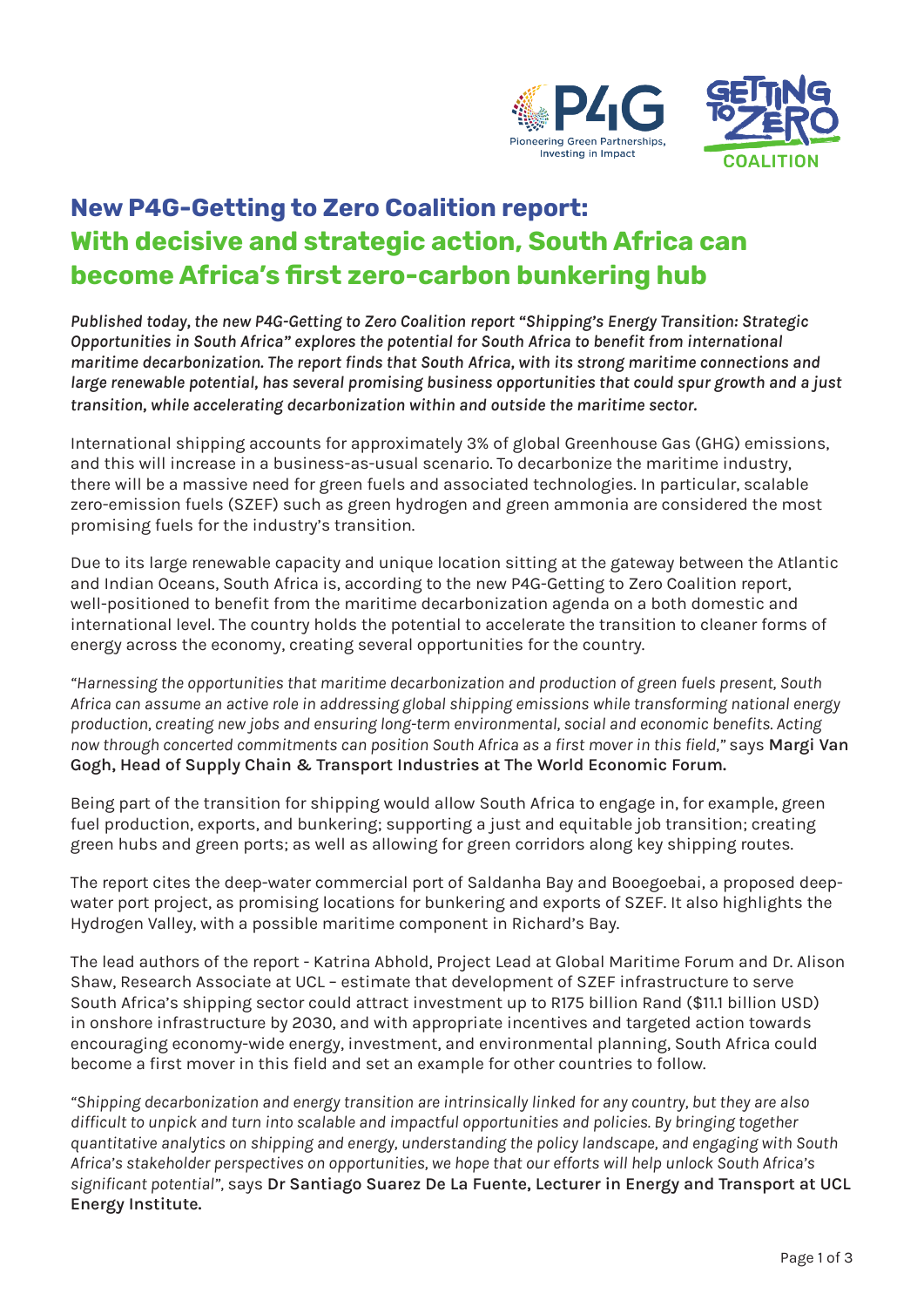However, to realize this potential, the report states, there is a need for South Africa to support the development of a policy framework capable of facilitating the transition to zero-emission shipping. This would require defining national climate objectives more clearly in maritime policies, as well as supporting and advancing international policies capable of accelerating the just transition to zeroemission fuels globally.

*"South Africa can play a strong role in building the global momentum towards zero-emission shipping, leveraging its own development goals while preparing to meet the future demands of the maritime industry. Unlocking international finance, establishing national and international cross-sectoral partnerships, easing financial and regulatory hurdles, and investing in climate-proof projects will be fundamental in the years to come,"* says **Ingrid Sidenvall Jegou, Project Director at Global Maritime Forum.** 

Strategic and decisive action can thus enable South Africa to become a competitive producer and exporter of SZEF, and the report concludes that investing in key-renewable energy and SZEF infrastructure would have significant benefits for the country's economy and society, reducing national emissions, improving air and water quality, creating sustainable jobs and skills expertise as part of a just transition, and developing new supply chains, creating the potential for South Africa to become Africa's first zero-carbon bunkering hub.

*"South Africa has the opportunity to leverage its renewable resources to be a global leader in decarbonizing shipping. P4G is proud to support the Getting to Zero Partnership as it releases this pivotal report, which highlights how South Africa can revise its key maritime policy to align with the country's climate ambitions, accelerate economic growth, and make the maritime sector greener. By disrupting unsustainable models, this partnership is setting the stage for the future of zero-emissions shipping,"* says **Ian de Cruz, P4G Global Director.** 

# **Download the full report [here](https://bit.ly/3zaRruq).**

**For further information contact Communications Lead, Frida Ulrik-Petersen** at **[faup@globalmaritimeforum.org](mailto:faup%40globalmaritimeforum.org%20?subject=)** or +45 3840 1800

# **About the report**

The P4G report "Shipping's energy transition: strategic opportunities in South Africa" has been prepared by the P4G-Getting to Zero Coalition Partnership.

The P4G-Getting to Zero Coalition Partnership, jointly implemented by the Global Maritime Forum, World Economic Forum, Friends of Ocean Action, Environmental Defense Fund, University College London and International Association of Ports and Harbours, is leveraging the P4G platform to engage stakeholders and companies from three P4G partner countries: Indonesia, Mexico and South Africa. The aim is to make zero-emission vessels and fuels a reality and identify concrete and actionable growth and business opportunities that can contribute to sustainable and inclusive economic growth in these target countries.

# **About the Getting to Zero Coalition**

The Getting to Zero Coalition, a partnership between the Global Maritime Forum and World Economic Forum, is a community of ambitious stakeholders from across the maritime, energy, infrastructure and financial sectors, and supported by key governments, IGOs and other stakeholders, who are committed to the decarbonization of shipping.

The ambition of the Getting to Zero Coalition is to have commercially viable ZEVs operating along deep-sea trade routes by 2030, supported by the necessary infrastructure for scalable net zerocarbon energy sources including production, distribution, storage, and bunkering.